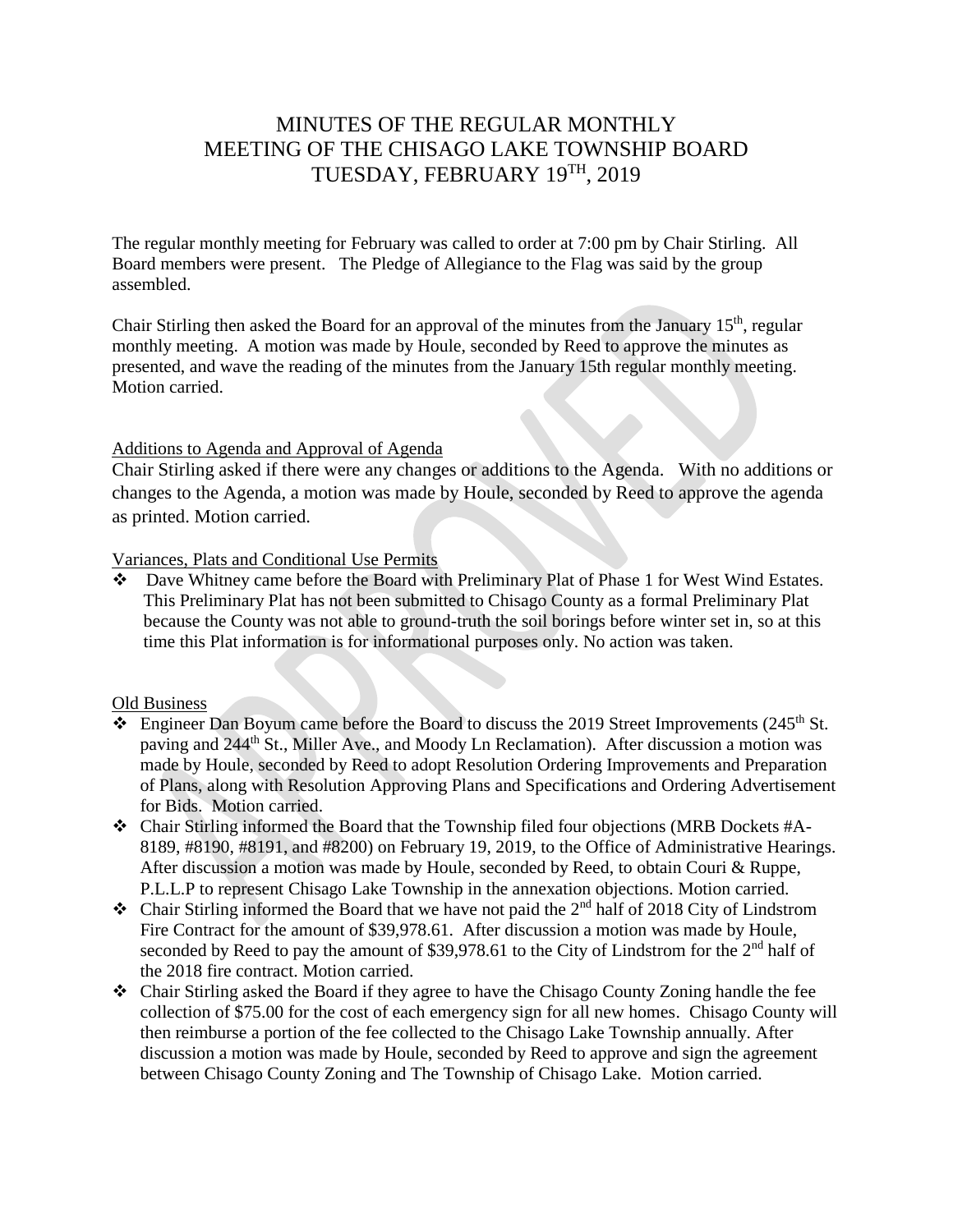#### Page 2 of February 2019 minutes

#### New Business

- Fire Chief Jason Fredlund from the Almelund Fire Department presented the Board with a copy of the Almelund Fire-Rescues Annual Budget Report 2019. A motion was made by Houle, seconded by Reed to sign the Fire Protection contract with Amador Township in the amount of \$10,319.77 for the year 2019. Motion carried.
- $\bullet$  Chair Stirling informed the Board that the Wastewater Facilities Plan is to make 4.8 million worth of improvements to upgrade such things as pumps, control panels, pipes, building repair, and generators. Houle suggested Clerk Peterson contact Commission McMahon to see if he can attend one of our upcoming meetings for more information.
- The Board received a Notice of Intent to Annex from the City of Lindstrom for PID 02.01603.02. After discussion a motion was made by Houle, seconded by Reed to file an objections due to the City not offering any tax reimbursement and annexation was not initiated by landowner. Motion carried.
- The Board received an application from XCEL Energy for permission to replace, construct and therefore maintain: one gas service and electric service to new home at 12133 285<sup>th</sup> Street. After review a motion was made by Houle, seconded by Reed to approve the application from EXCEL Energy. Motion carried.

### Road Report – Matt Wikelius

Matt informed the Board that they have been busy plowing, salting, sanding, etc. Salt supply is getting low but should be okay

## Information for Officials

- Clerk Peterson informed the Board of the following:
	- $\triangleright$  for the month of January: 12 building permits were approved and issued within the Township; 2 for new home, 10 were for other home improvements.
	- $\triangleright$  CCATO meeting scheduled for February 27th
	- $\triangleright$  MAT District 7 Lobby Day is Thursday February 28<sup>th</sup>, 2019
	- $\triangleright$  The Board of Review meeting is scheduled for April 18<sup>th</sup>, 2019 at 1:30 at the Government Center
	- $\triangleright$  MAT Spring Short Courses are scheduled for Tuesday March 26<sup>th</sup> in St. Cloud
	- $\triangleright$  Received a Thank you from the Family of Roy Johnson for the flowers
	- $\triangleright$  Received information from the land Stewardship Project
	- Upcoming Hall Use dates for February and March

## Treasurer's Report \_Judy Straub

\* Treasurer Straub gave the Treasurer report. After the Treasurer's report was presented a motion was made by Houle, seconded by Reed to approve the Financial Report with a balance of \$1,154,133.68, and pay the bills – Claim numbers 1381-1397, in the amount of \$9,875.05, in addition for the Check to the City of Lindstrom for the 2<sup>nd</sup> half of the Lindstrom Fire Contract in the Amount of \$39,978.61. Motion carried.